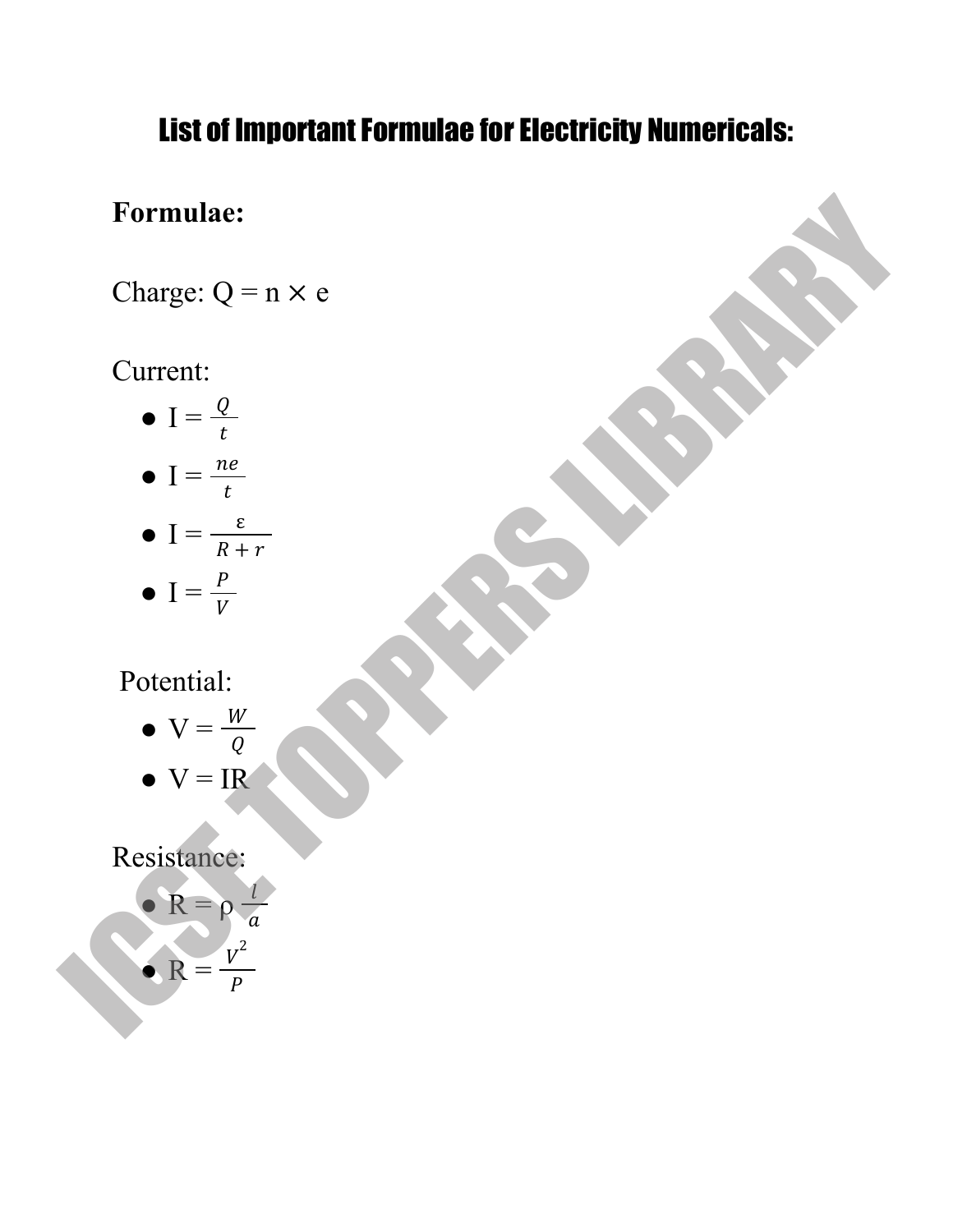E.M.F:

- $\bullet \ \varepsilon = \frac{W}{a}$  $\overline{q}$
- $\bullet \varepsilon = V + V$
- $\bullet \varepsilon = I (R+r)$

Internal Resistance:  $r = \left(\frac{\varepsilon}{V} - 1\right)R$ 

Series of Resistors:  $R_s = R_1 + R_2 + R_3... + R_n$ 

• If n equal resistances of value R in series:  $R_s = nR$ 

Parallel Resistors:  $\frac{1}{p} = \frac{1}{p} + \frac{1}{p} + \frac{1}{p} \ldots +$  $R_p$ 1  $R_{1}$ 1  $R_{2}$ 1  $R_{\overline{3}}$ 1  $R_{n}$ 

- If n equal resistances of value R are in parallel combination:  $R_p = \frac{R}{n}$  $\overline{n}$ •  $\epsilon = V + v$ <br>
•  $\epsilon = I (R+r)$ <br>
Internal Resistance:  $r = (\frac{\epsilon}{v} - 1)R$ <br>
Series of Resistors:  $R_s = R_1 + R_2 + R_3... + R_n$ <br>
• If n equal resistances of value R in series:  $R_s = nR$ <br>
Parallel Resistors:  $\frac{1}{R_g} = \frac{1}{R_1} + \frac{1}{R_2} + \frac{1}{R_$ 
	- Two resistances in parallel:  $R_p =$  $R_1R_2$  $R_1 + R_2$
	- Current in the individual resistors in parallel combination:

$$
I_1 = \frac{V}{R_1} = \frac{IR_2}{R_1 + R_2}
$$

$$
I_2 = \frac{V}{R_2} = \frac{IR_1}{R_1 + R_2}
$$